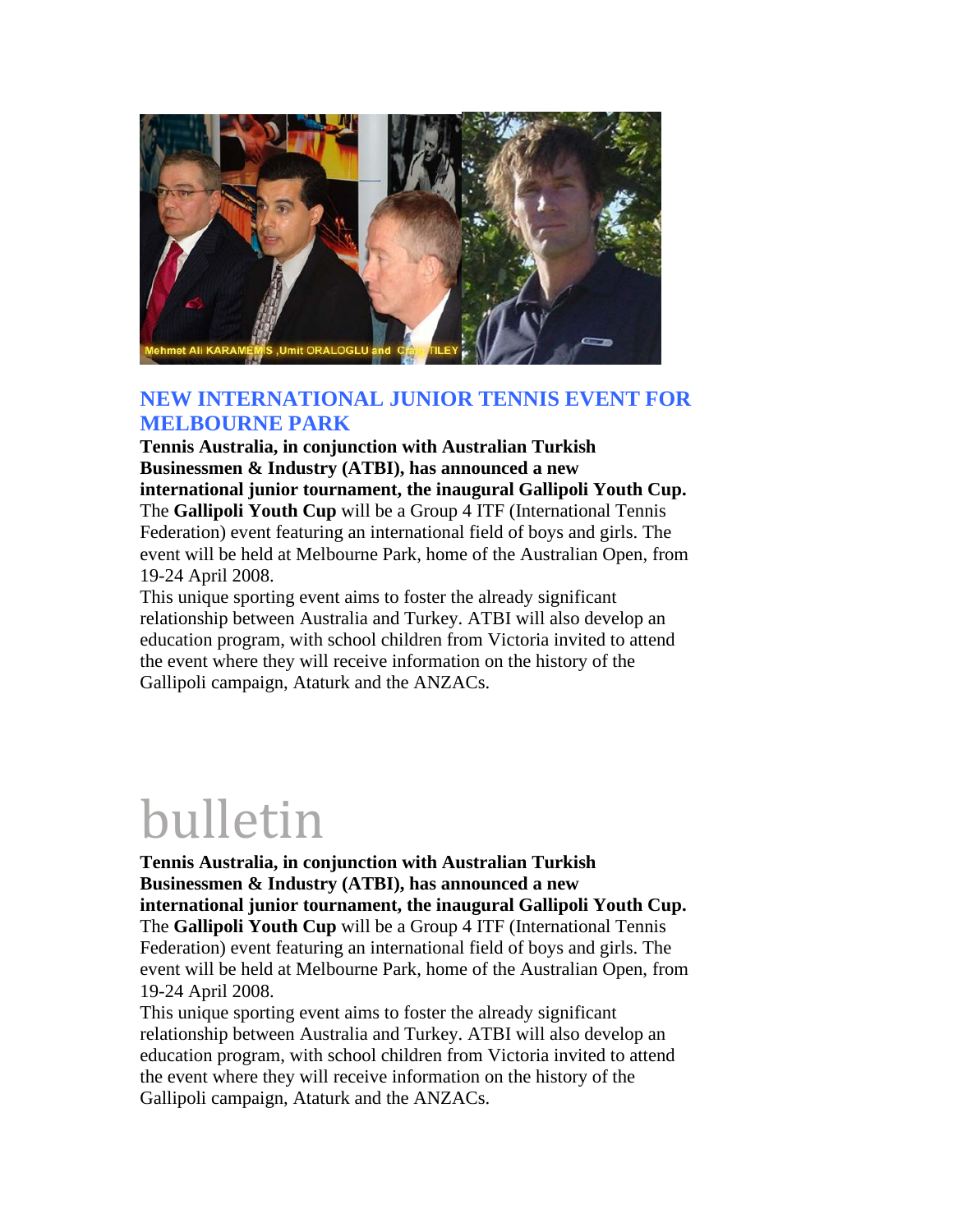With the creation of the Gallipoli Youth Tennis Cup (GYTC), its an honour for me to be the Ambassador of such an historical event

.

After visiting Gallipoli in 2004, I always thought to myself, its very important for the youth of Australia, to never forget their fallen soldiers and due to our great sporting culture, this International tennis event, will be the best possible way in giving our youth the opportunity to honour our war veterans through ongoing participation and competition in sport .

The aim of the event is to create long lasting friendships between the youth tennis players of the nations that lost soldiers at Gallipoli, such as Australia, New Zealand, Great Britain, France, Turkey etc..

As we all know, without the ATBI's and Tennis Australia's support, this event would have never eventuated and I believe this partnership will be very successful for many years to come.

I also believe, this event will further strengthen the ties between Australia and Turkey.

When I visited Turkey, I enjoyed my visit in so many ways. I could not believe how historical Istanbul was, it's an amazing city. .

The hospitality of the Turkish people was unbelievable and they just love Aussies (must be to do with the Anzac connection that both countries have .

The most impressive experience was the food, you just have to taste the fish at a restaurant on the Bosphorus River in Istanbul .

My visit to Anzac Cove was very emotional to say the very least, and I recommend all young

Australians to visit there one day . PAT CASH